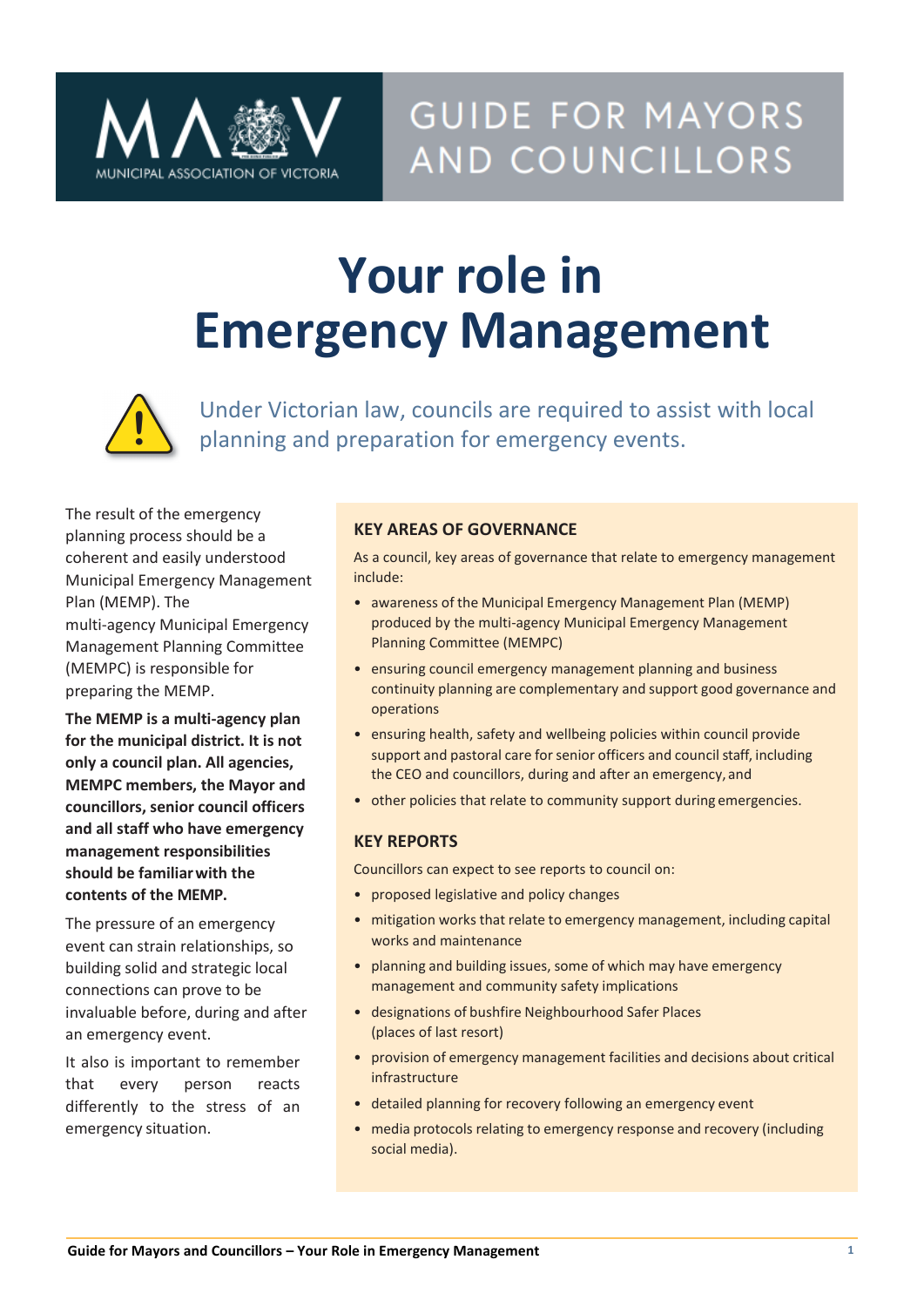

#### **DURING AN EMERGENCY EVENT**

The Mayor and councillors do not have an operational or response role during an emergency. The council's municipal emergency management officers have operational responsibilities and legislative obligations they need to carry out.

Councillors should assist them by steering clear of operational areas such as operational centres, emergency relief centres and recovery centres, while staying informed of the situation.

The role of the Mayor and councillors in emergency management is quite different. Councillors do not usually play a prominent role in an emergency event.

#### **HANDY HINTS FOR MAYORS**

Here are a few tips for mayors to remember during an emergency:

- $\checkmark$  **Do:** work in close partnership with the CEO and their key emergency management officers. Mayors and councillors can be a conduit between the community and council.
- ✓ **Do:**seek information from internal council briefings, seek daily briefings if possible.
- $\checkmark$  **Do:** provide approved comments to the media if requested. Always check in with the CEO first for the latest information.
- $\checkmark$  Do: ensure that your media comments relate to representing the views of the community or council services for the community, not operational matters.
- $\checkmark$  **Do:** help boost community morale where it may be lagging.
- ✓ **Do:** be consistent and follow-up, refer impacted residents to EM staff.
- $\checkmark$  **Do:** be patient. Information on what is happening and the impact of an emergency takes time to assess and verify.
- ✓ **Do:** explain to residents that the council isn't "running" the emergency; it plays a support and facilitation role.
- ✓ **Do:** look after yourself. Recovery from emergencies can be a taxing and traumatic period for community leaders.
- ✗ **Don't:** enter operational areas. The best place for the mayor and councillors during an emergency is among the community, not in council operational spaces.
- ✗ **Don't:** attend Incident or Regional Control Centres unless invited by the Incident Controller - this is the role of the Council EMLO.
- ✗ **Don't:** try to take command of the situation. Emergency management officers have statutory responsibilities they must carry out in an emergency event.
- ✗ **Don't:** bypass existing communication and incident commandstructures.
- ✗ **Don't:** give answers other than current facts, especially when speaking to the media or residents.

#### **COUNCILLORS' ROLE IN AN EMERGENCY EVENT**

Councillors should:

- 1. Assist the Mayor as requested.
- 2."Fly the flag", boost morale and provide comfort to residents affected by an emergency event.
- 3.Advocate to council, and more broadly as required, on behalf of their constituents.
- 4. Facilitate communication between council and the community.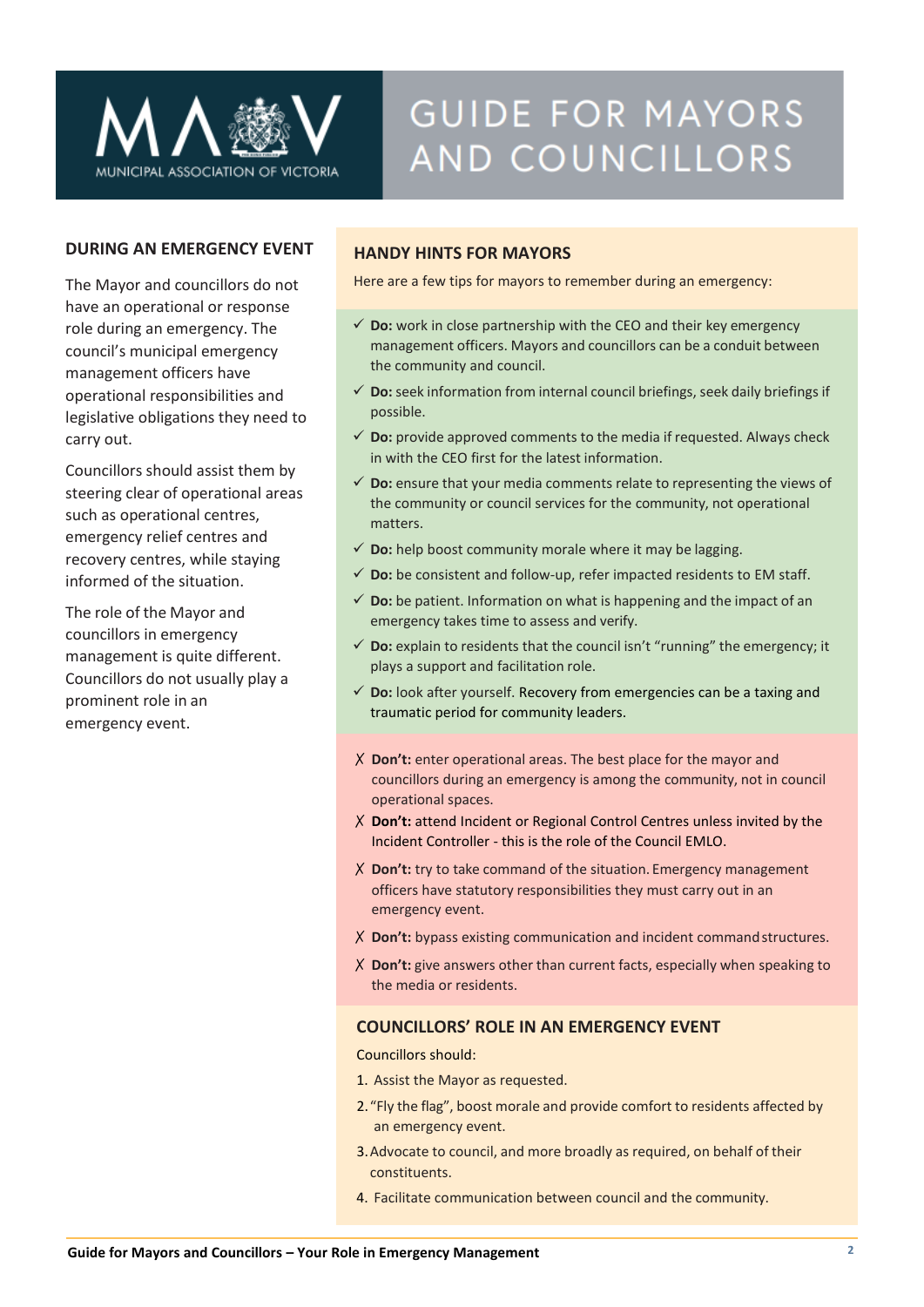

#### **MEDIA AND COMMUNICATIONS**

If the Mayor is the council's nominated spokesperson, they can play a helpful and prominent role before, during and after an emergency event by providing approved comments and information to the community and media. This should be done in close consultation with the CEO or their delegated communications/emergency management officer.

It is vital that the Mayor always ensures s/he is fully briefed before making media comments. Comments to the media should focus on representing the community's needs and views, not operational matters relating to the emergency.

If the Mayor is the council's nominated spokesperson, other types of information they might deliver could include:

- preparation of advice ahead of a period of high risk
- notification of community meetings and relief and recovery services
- details of any disruptions to council services
- advice regarding the availability of support, counselling or insurance services, including locations of relief and recovery centres
- general public announcements
- details of any public appeal for financial assistance foraffected residents.

Any media comments should be drafted in consultation with the council's communications/emergency management staff with the necessary approvals.

Importantly, in a multi-agency event, specific crisis management information should only be issued by the spokesperson nominated by the control agency.

Agency (designated lead response agency under the SEMP) as it is likely to relate to technicalities of the emergency and may have legal ramifications.

Communication is a two-way street. The Mayor may also receive vital information from local residents that should be passed on to the emergency management team via the CEO. This ensures that information coming from the community is collated to enable the best possible decision making.

Accurate information about the emergency and the impact on the community will also be necessary if the Mayor is advocating to other levels of government or other agencies for assistance for the community. Advocacy should be done in consultation with the CEO, who will be gathering information and receiving advice from a range of internal and external sources.

Establishing good working relationships with local media during non-emergency times can prove very helpful during an emergency event.

#### **Relationships with State and Federal Ministers**

The Mayor can also play a linking role to other levels of executive government, working with the CEO on this action. However, it is important not to take pre-emptive action (and thereby disturb existing procedures).

#### **FOLLOWING THE EMERGENCY**

At the local level, councils have a long-established role in coordinating the provision of relief and recovery services to their communities, and the expectation of this important function is increasing. The recovery period that follows an event can last from months to years.

In the aftermath of an emergency event, the Mayor and councillors should monitor recovery activities and maintain their strong engagement with and advocacy for the community.

#### **Moral support and pastoral care**

There may be an opportunity for the Mayor and councillors to boost morale or provide comfort to residents affected by an emergency event. This should be done in consultation with the CEO, who will liaise with the emergency management team to determine what would be most helpful.

#### **Public appeal for financial assistance**

In consultation with the CEO or their delegate, the Mayor can be the public face of an appeal for financial assistance from the wider public.

The Mayor can act as the focal point for queries from service clubs and community groups that may wish to support an appeal or start their own. This focal point for queries is important because during past emergency events, these organisations have sometimes expended significant amounts of well-intentioned energy gathering goods that are not actually required by the community in crisis.

It is usually far more useful that willing residents/organisations donate financial assistance or time rather than goods.